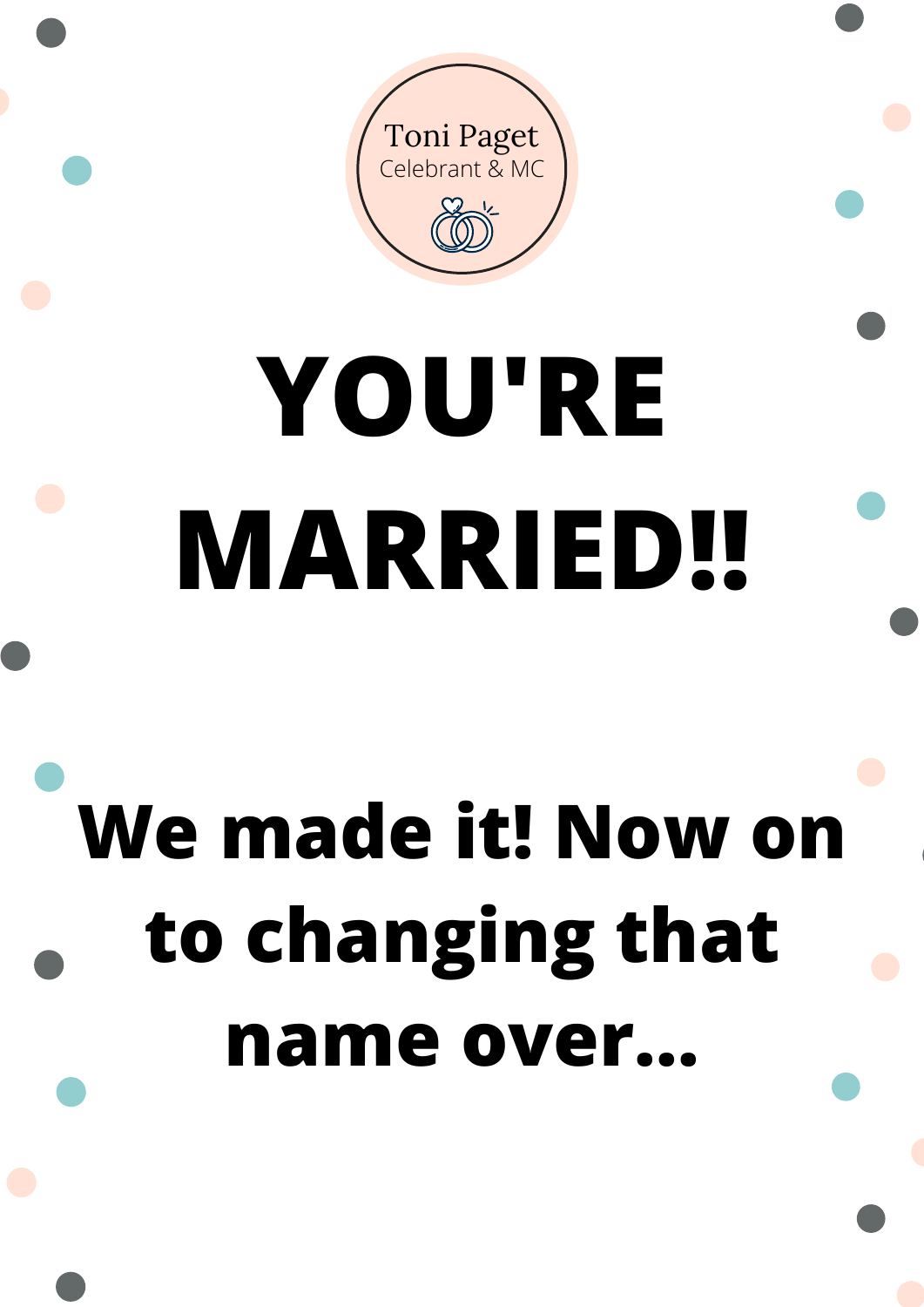## **Changing your name through marriage**

Many people choose to use their spouse's family name once they are married—it's a custom and not the law.

If you were married in Australia, you don't need to apply formally for a change of name with Births, Deaths and Marriages. Usually personal documentation, such as your drivers license and passport, can be changed to your married name when you provide a standard marriage certificate.

Apply to get a standard marriage [certificate](https://www.qld.gov.au/law/births-deaths-marriages-and-divorces/birth-death-and-marriage-certificates/marriage-certificates/applying-for-a-marriage-certificate) if you need a certificate from the state you were married in.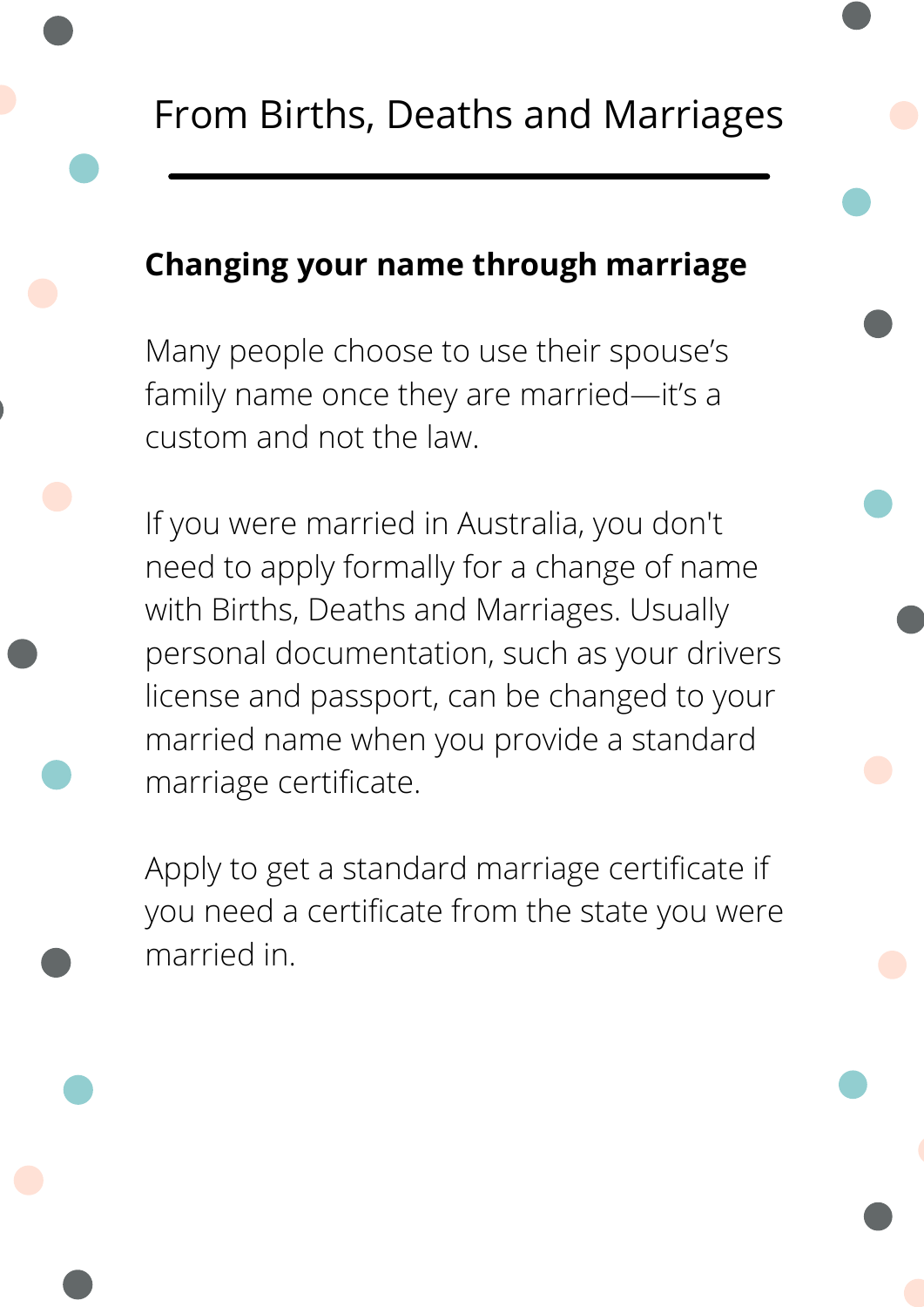# **How to change your name through marriage**

If you choose to change your name when you get married, you'll need to tell various government agencies, banks, utility suppliers and other businesses your new married name.

You may be asked to:

- send a letter or email
- complete a change request form (online or one they send out to you)
- visit an office in person.

Organisations will also have different requirements on what proof they need, some may want:

- to see your standard marriage certificate
- a certified photocopy of your standard marriage certificate for your account file with them
- evidence of updated photo ID
- a combination of identity documents.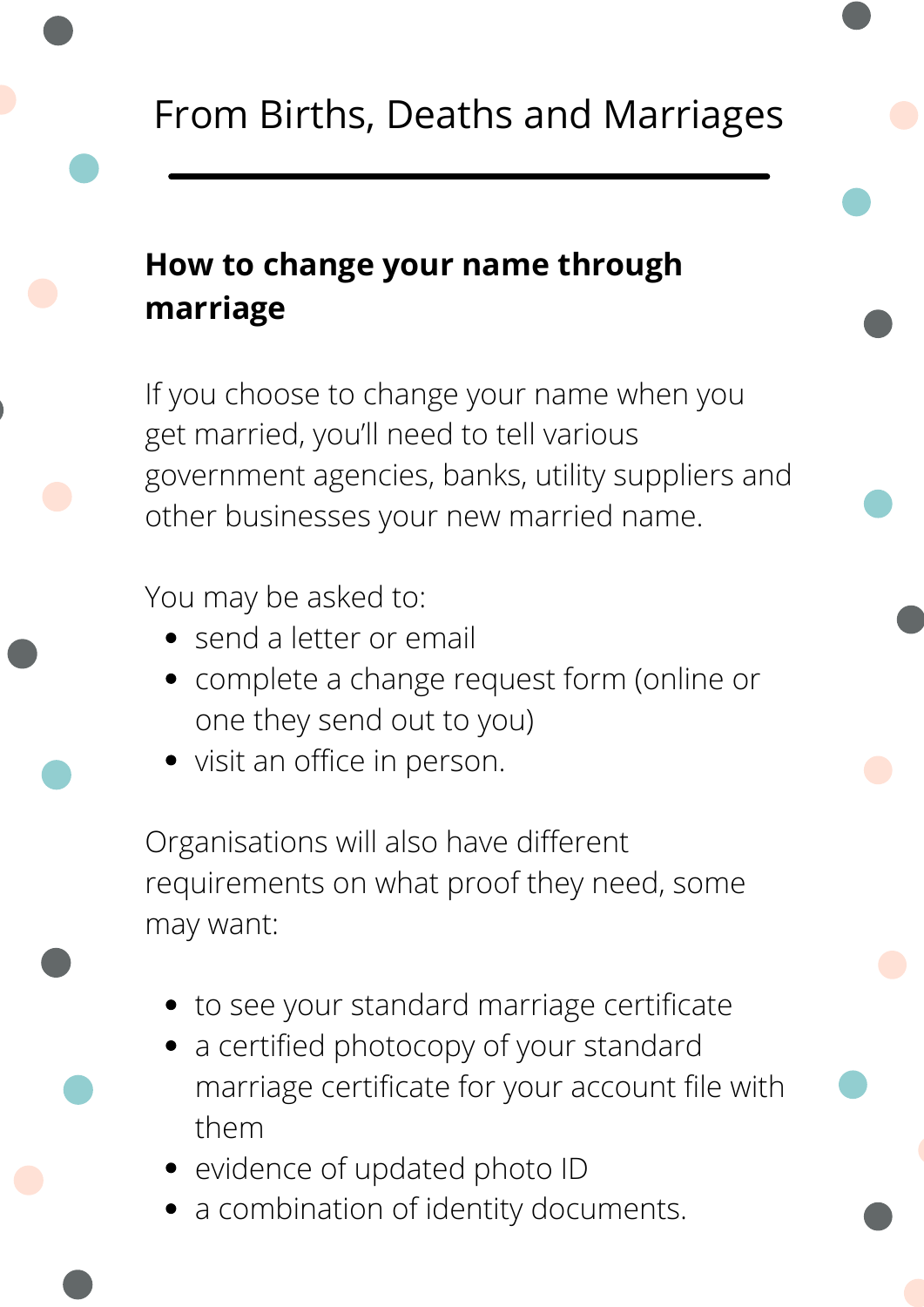The first step should be to order your marriage certificate from Births, Deaths and Marriages first. Some government departments and financial institutions may insist on your BDM certificate, not the ceremonial certificate issued on the day of your wedding.

Next, get photo ID in your new name as soon as possible. Some companies accept updated photo ID as proof of name change.

Take some photocopies of your photo ID under your old name before changing. Driver licenses often need to be surrendered, so it can help to have a copy should you ever need to prove your old name.

Set aside a day to get all your name change notifications done at once. Name changes that drag out can occupy a lot of head space and cause problems if you need to prove your identity.

Set a deadline for your name change. Aim to get all your accounts, memberships and paperwork into your new name within a month of starting.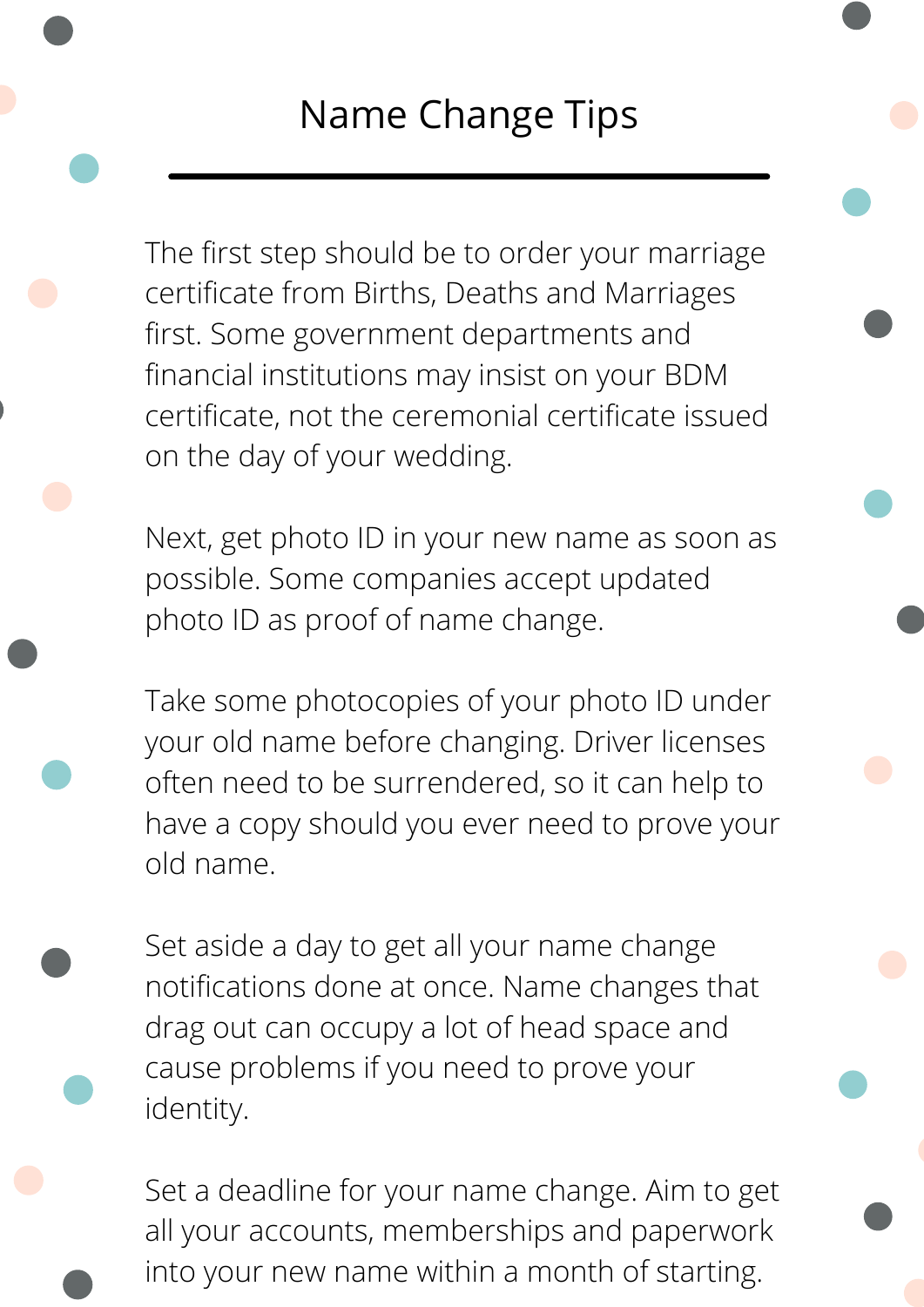A comprehensive list of all the places/organisations you will need to contact to change your name-

**Proof of name-**Marriage Certificate from BDM

## **Government-**

Driver's license Car registration Passport Electoral roll Australian Taxation Office Medicare Council (for property owners) **Centrelink** 

# **Utilities/Communications**

Electricity provider Gas provider Water provider Home phone account Mobile phone account Internet Pay TV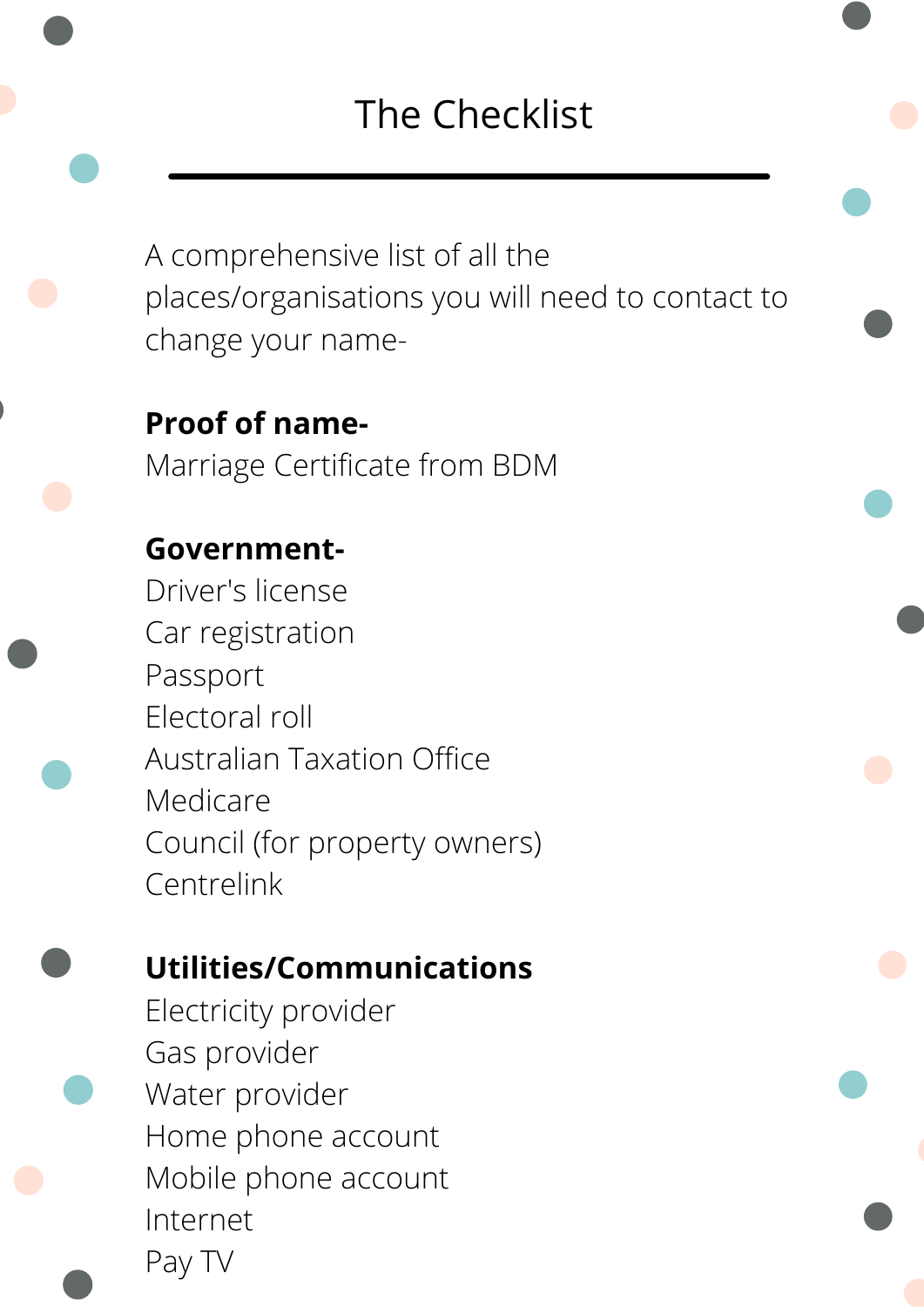#### **Finance-**

Bank accounts Credit Cards Store Cards Investment accounts Mortgage Personal loans Share holdings

#### **Insurance-**

Home / contents insurance Car insurance Health insurance Life insurance Income protection insurance

#### **Memberships**

Library memberships Gym membership Subscriptions Frequent Flyer membership Loyalty programs (eg FlyBuys) Professional memberships Sporting associations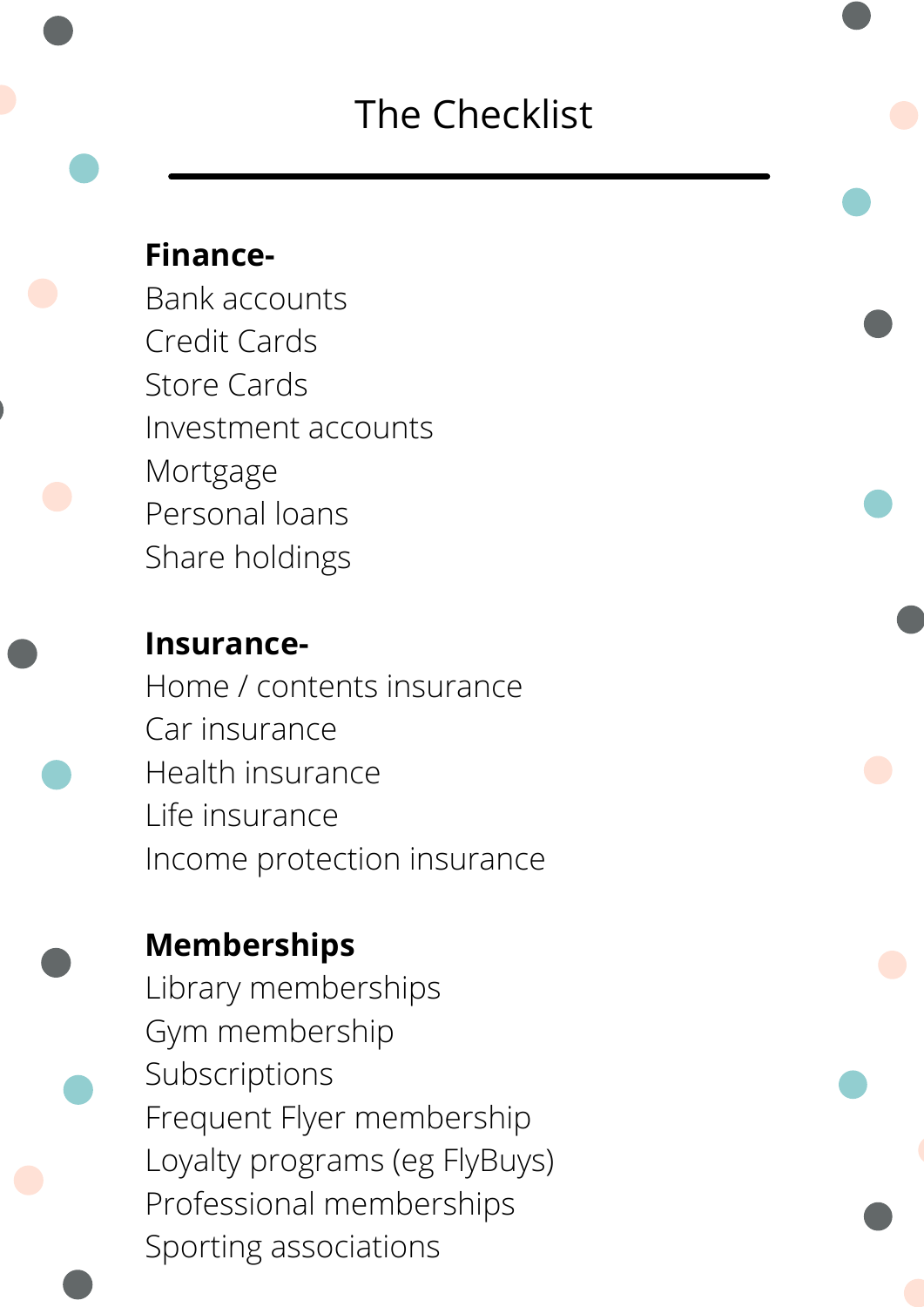#### **Health**

Doctor Dentist Optometrist Ambulance subscription Specialists

# **Employment & Education**

Your employer Australian Business Registrar (if you are a company director) Superannuation funds Alumni organisations Your children's school

# **Social**

Email address Facebook Instagram Twitter LinkedIn Snapchat YouTube TikTok